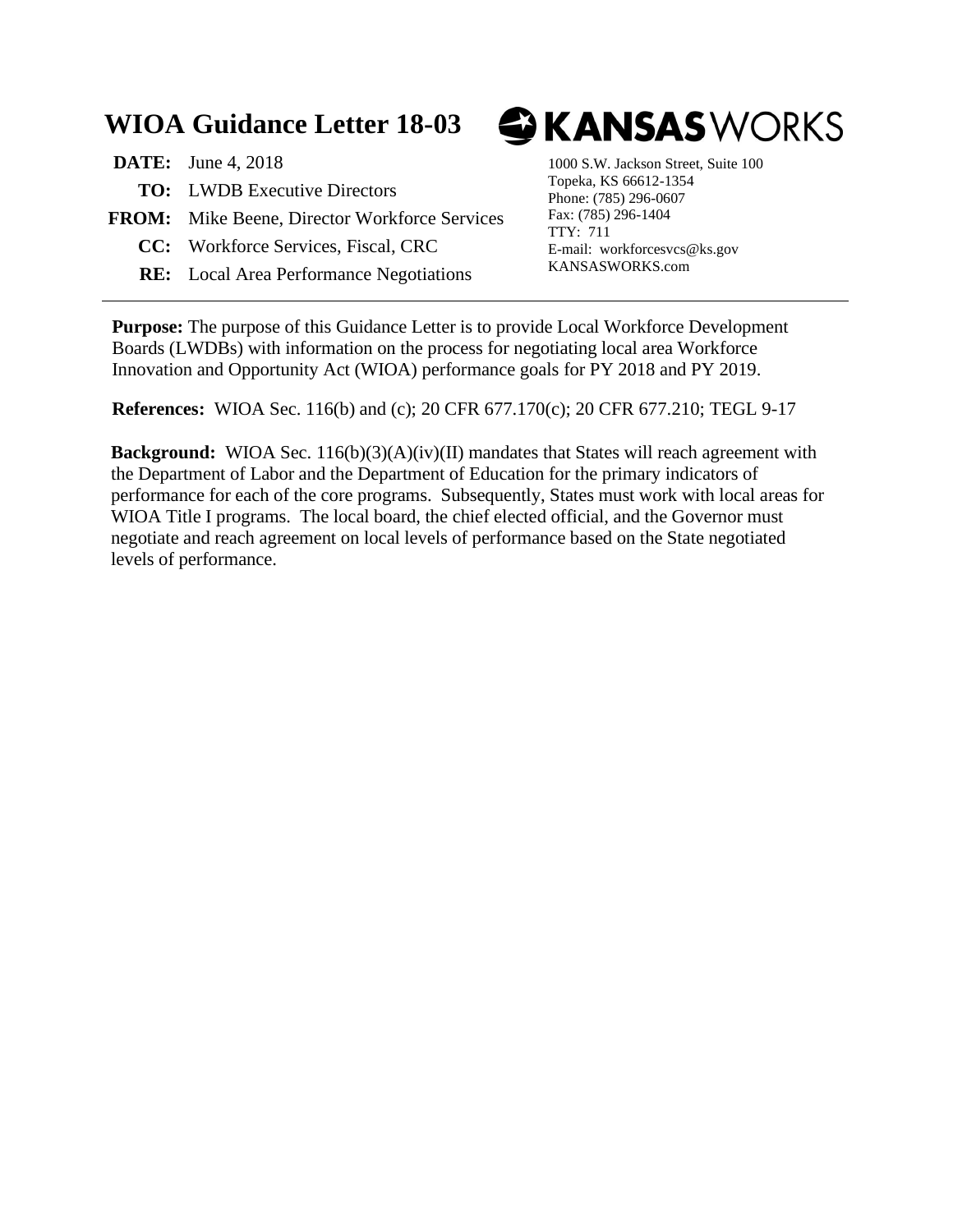#### **Table of Contents**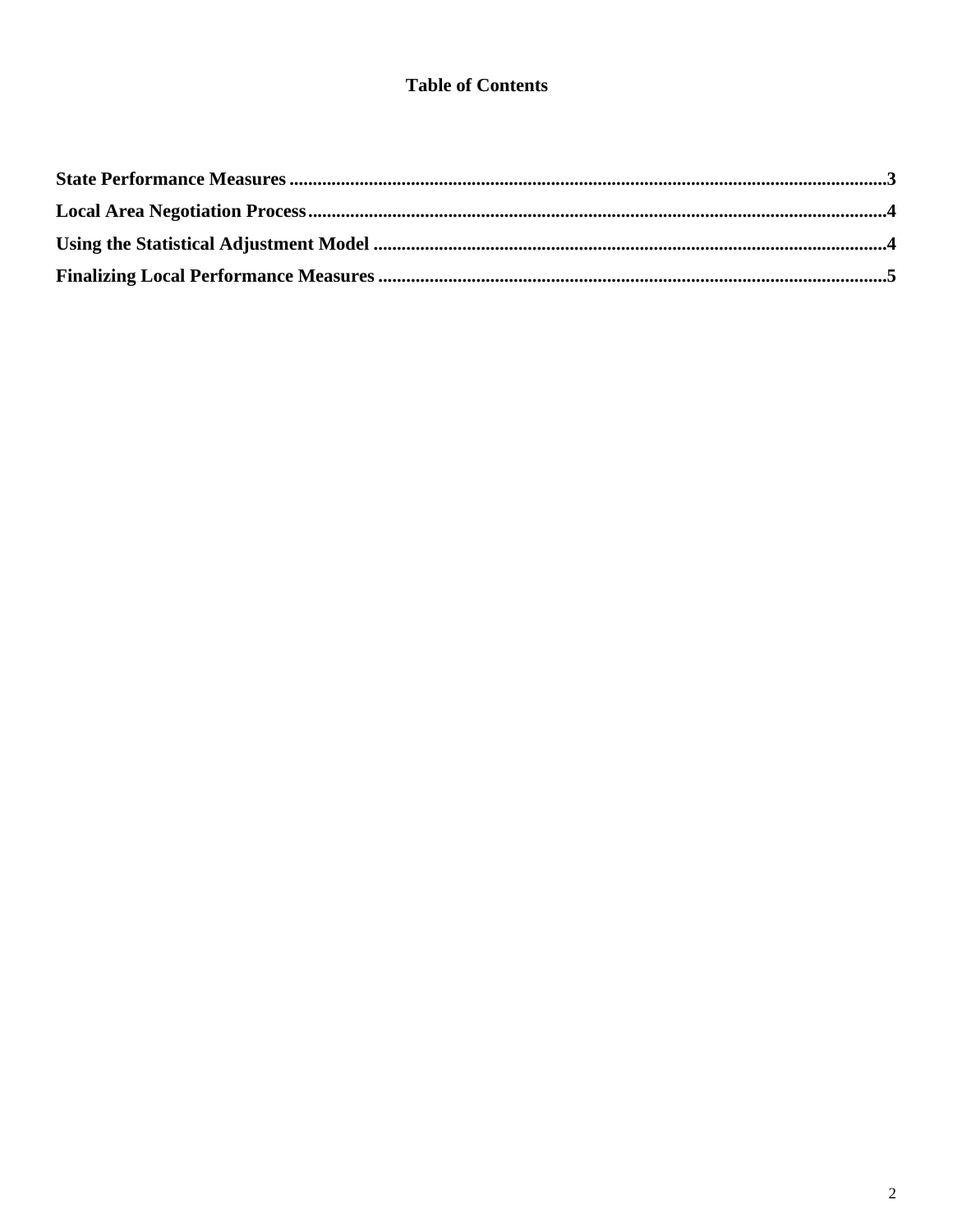#### **State Performance Measures**

The State of Kansas has negotiated the primary indicators of performance with the Department of Labor for PY 2018 and PY 2019. Those performance measures are as follows:

| <b>Adult Indicator</b>                             | <b>PY2018 &amp; PY2019</b> |
|----------------------------------------------------|----------------------------|
| <b>Employment Rate 2nd Quarter After Exit</b>      | 78.7%                      |
| Employment Rate 4th Quarter After Exit             | 76.6%                      |
| Median Earnings 2nd Quarter After Exit             | \$6,225                    |
| Credential Attainment within 4 Quarters After Exit | 67.4%                      |
| <b>Dislocated Worker Indicator</b>                 | <b>PY2018 &amp; PY2019</b> |
| <b>Employment Rate 2nd Quarter After Exit</b>      | 81.7%                      |
| Employment Rate 4th Quarter After Exit             | 80.2%                      |
| Median Earnings 2nd Quarter After Exit             | \$8,084                    |
| Credential Attainment within 4 Quarters After Exit | 69.0%                      |
| <b>Youth Indicator</b>                             | <b>PY2018 &amp; PY2019</b> |
| <b>Employment Rate 2nd Quarter After Exit</b>      | 72.6%                      |
| <b>Employment Rate 4th Quarter After Exit</b>      | 67.4%                      |
| Credential Attainment within 4 Quarters After Exit | 63.3%                      |
| <b>Wagner Peyser Indicator</b>                     | <b>PY2018 &amp; PY2019</b> |
| <b>Employment Rate 2nd Quarter After Exit</b>      | 67.9%                      |
| Employment Rate 4th Quarter After Exit             | 68.2%                      |
| Median Earnings 2nd Quarter After Exit             | \$4,701                    |

For Title II Adult Education and Family Literacy programs, the only performance indicator negotiated will be measurable skill gains, and it will be negotiated with the Department of Education.

No levels of performance will be negotiated for the Vocational Rehabilitation State grant programs for PY 2018 and PY 2019.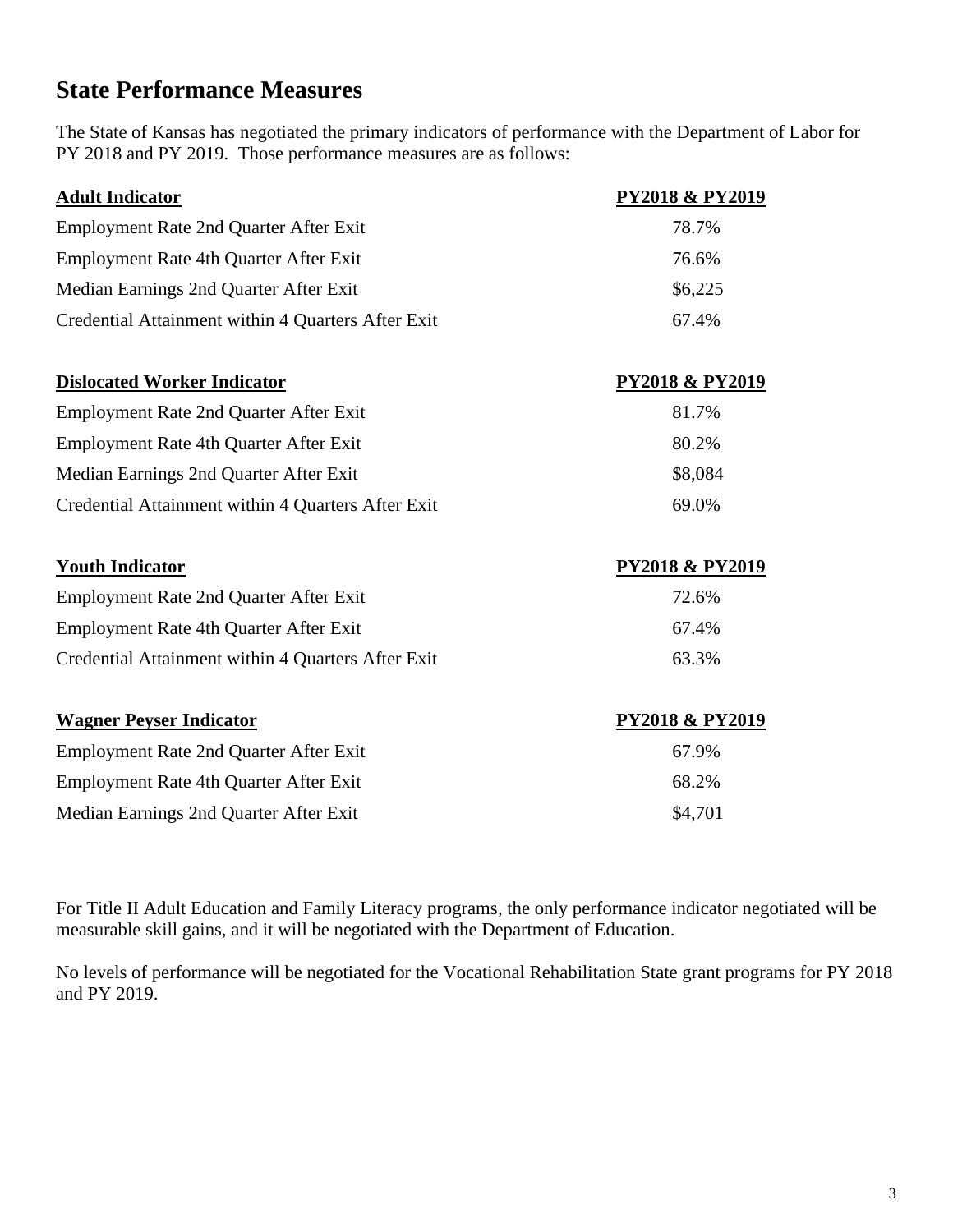## **Local Area Negotiation Process**

The following process will be used by the State and local areas for negotiating local area performance measures.

- Step 1 The State will evaluate the proposed State/Federal Performance Measures using the Statistical Adjustment Model and suggest proposed measures for State/Federal Negotiations
- Step 2 Local Area input is solicited particularly as the measures would apply to a local area's ability to meet those measures. Local Areas are encouraged to provide alternative levels of performance based on changes in demographics served or planned to serve, changes in service strategies, changes in economic conditions, changes in employment levels, major changes in business services including new large employers, or major layoffs from a sizeable employer or group of employers in a local area.
- Step 3 The State will finalize negotiations with the Federal Department of Labor based on analysis using the Statistical Adjustment model and input from the local areas.
- Step 4 The State will release final approved State negotiated levels to the local areas and update the State Plan accordingly.
- Step 5 The State invites local areas to present any proposed local area adjustments based on the criteria listed in Step 2 above. Local Areas must adjust for their expected economic conditions and expected characteristics of participants to be served in the local area using the Statistical Adjustment Model developed at the Federal level. Local areas must use verifiable and replicable data such as but not limited to Bureau of Labor Statistics data, local management information systems data, KANSASWORKS system data, official LWDB actions, etc. as supporting documentation under the Federally developed Statistical Adjustment Model. Local Areas should present any proposed adjustments in writing to [WorkforceSvcs@ks.gov](mailto:WorkforceSvcs@ks.gov) with supporting documentation.
- Step  $6$  The State meets (in person or via teleconference) with the appointed representative(s) of the Local Chief Elected Official (CEO) and LWDB for final negotiation and/or acceptance of levels of performance.
- Step 7 The LWDBs will update Local Plans accordingly to reflect performance goals. The State will notify the Department of Labor (DOL) Regional office that negotiations are complete.

## **Using the Statistical Adjustment Model**

The objective statistical adjustment model required under sec. 116(b)(3)(A)(viii) of WIOA and described in 20 CFR 677.170(c) must be:

- 1. Applied to the core programs' primary indicators upon availability of data which are necessary to populate the model and apply the model to the local core programs;
- 2. Used to reach agreement on local negotiated levels of performance for the upcoming program year; and
- 3. Used to establish adjusted levels of performance at the end of a program year based on actual conditions, consistent with WIOA sec.  $116(c)(3)$ .